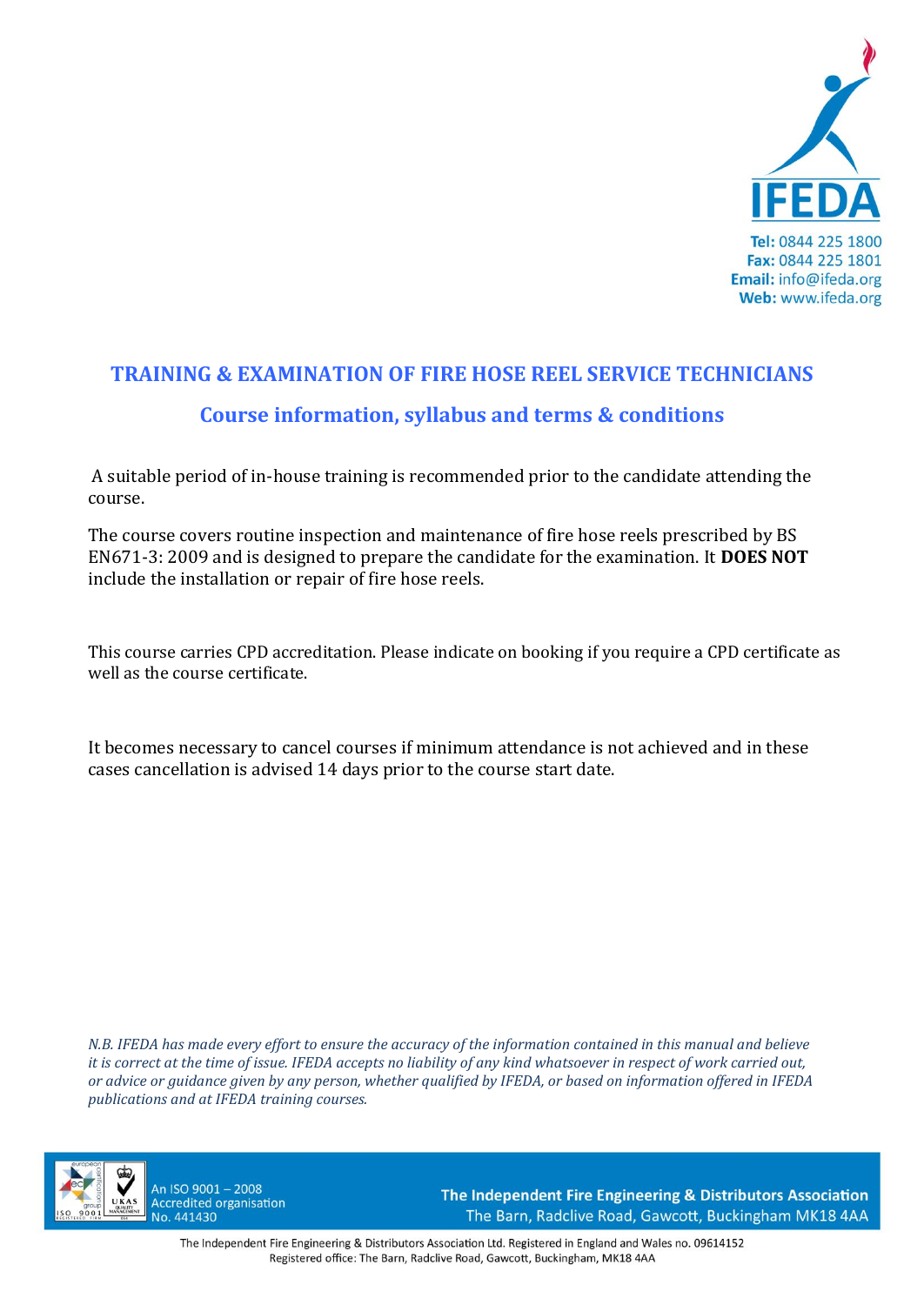

# **SYLLABUS**

# **Fire Safety Legislation**

- Duties of the 'Responsible Person' in respect of fire hose reel maintenance
- Hose reel provisions and locations

# **Health & Safety**

- Service technician's code of conduct
- Water Authority regulations
- Danger from Legionnaire's Disease

# **Types of Fire Hose Reel**

The different types and methods of operation.

# **Hose Reel Servicing**

Covering fixed, swinging and cabinet types, both automatic and manual operation.

#### **Hose Reel Tube**

- Checking the water flow, including use of a flow meter
- Pressure testing hose reel tubing

#### **Records, Reports and Certification**

- Action to be taken in respect of non-conformity
- Service labels, reports and certification
- Records to be held by the 'Responsible Person'